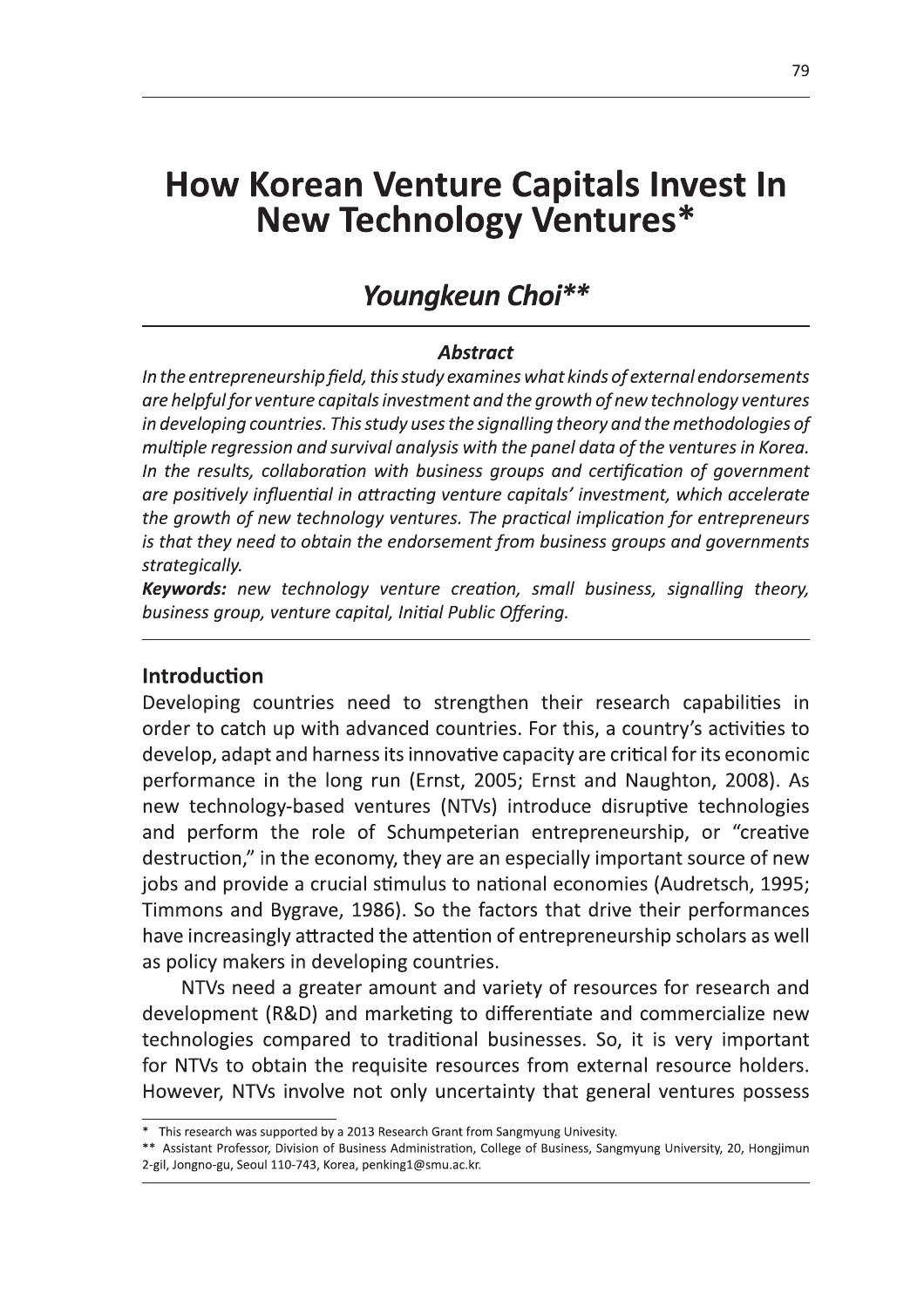but also additional uncertainty, for new technology is by its very nature highly uncertain (Tushman and Rosenkopf, 1992). For these reasons, NTVs are extremely risky. Such uncertainty makes resource holders hesitant to provide resources to NTVs, so they have difficulty in obtaining the requisite resources in the markets (Colombo and Grilli, 2007; Peneder, 2008).

A lot of researches have argued that venture capitals are typical resource providers for NTVs and examined what their viewpoints of investment decision-making (Gompers and Lerner, 1997; 2001) are. In developed countries, relatively efficient markets for capital and labour, easy access to complementary business services, and consistent enforcement of property right, as well as relatively corruption-free government and independent judiciary, all permit VCs to provide their resources by the rules of the game. In developing countries, by contrast, many of these institutions exist in a relatively weak form. Therefore, under these different situations, the investment pattern of VCs in developing countries may differ from one of VCs in developed countries such as USA. However, little research has paid its attention to this agenda of how VCs in developing countries invest in NTVs. Based on this gap in the academic literature, the following research question is posed:

RQ: What factors are attracting VCs whose investments accelerate the growth of NTVs?

# **Hypothesis**

The present study employs insight from signalling theory (Podolny, 1993; 2008; Spence and Michael, 1974; Spence, 1973). To deepen the research question, this study examines two sub research questions. First, what are the identities of endorsing organization signalling to VCs' investment in developing countries? Second, do VCs play a pivotal role for the growth of NTVs in developing countries? This study then tests these hypotheses using the NTVs in Korea which is a typical example of a developing country. The empirical findings from this study confirm these hypotheses and have important implications for both academicians and practitioners.

External endorsement of NTVs and VC investment in developing country In developed countries, market-based transactions provide access to most needed elements of resources such as finances, human resources, technology etc. Relatively efficient markets for capital and labor, easy access to complementary business services and consistent enforcement of property rights as well as relatively corruption-free government permit individual entrepreneurs to raise capital, hire human resources, learn about customer demands, and play by the rules of the game. In developing countries, by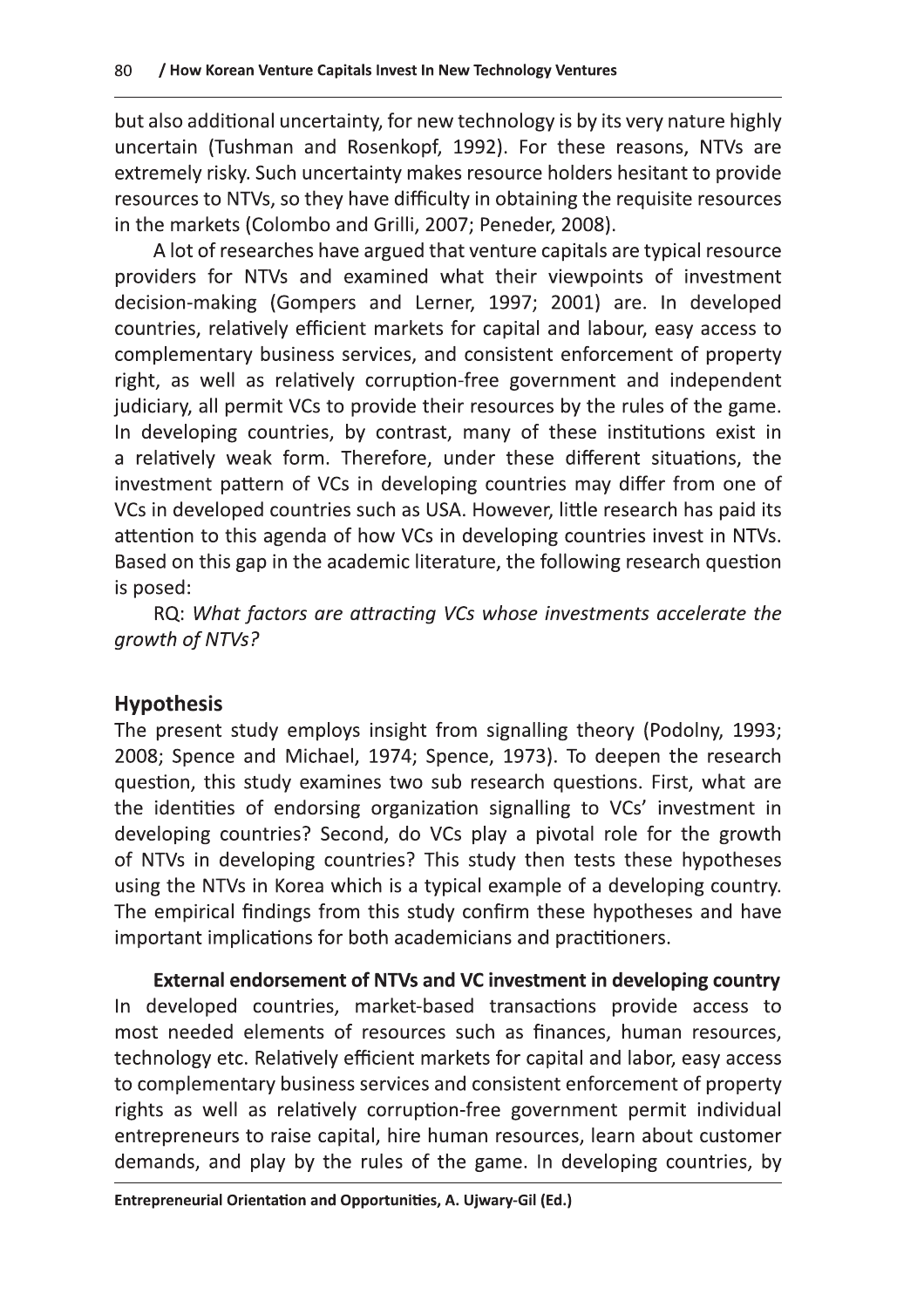contrast, where many of these institutions exist in a relatively weak form, NTVs need to act strategically to gain legitimacy to be endorsed by respectable organizations.

NTVs involve considerable uncertainty. Entrepreneurs try to reduce this uncertainty by gaining legitimacy from well-regarded individuals and organizations. Zimmerman and Zeitz (2002) argued that legitimacy, which connotes a social judgment of acceptance, appropriateness, and desirability, is a resource by itself that enables startups to access other resources needed for survival and growth and helps startups overcome the liability of newness. Although startups can gain legitimacy by conforming passively to the demands and expectations of the existing social structure (DiMaggio and Powell, 1983; Suchman, 1995), they can also do so by acting strategically (Zimmerman and Zeitz, 2002). For instance, startups can choose more favorable environments (Porter, 1980), manipulate their environment by teaming with other successful organizations (Oliver 1991), and create environments with new norms, values, and models (Aldrich and Fiol, 1994). Several studies have found great variance in startups' ability to gain access to resources and stable relationships, which in turn leads to differences in these startups' early performances (Baum, 1996; Fichman and Levinthal, 1991).

Therefore, in developing countries, external endorsement is a critical factor for success in NTVs and can be a positive signal to VCs. Two key respectable organizations, business group (BG) and government, can play a pivotal role to endorse NTVs which would be a positive signal to VCs.

First, strategic alliances with BGs would provide endorsement for NTVs. BGs control a substantial fraction of a country's productive assets and account for the largest and most visible of the country's firms. So they can contribute to innovation through intangible assets such as business reputation and government tie by substituting for functions that standalone institutions provide in developed countries (Teece, 1996). BGs are respectable organizations that can provide various resources including human resources, technology, or markets as well as finance. Therefore, in developing countries, NTVs can obtain their requisite resources by collaborating with BGs (Ratajczak-Mrozek, 2012). And, by establishing a strategic alliance with a highly reputable partner, venture companies can receive the benefit of the reputation and induce resources from the possessors. Stuart et al. (1999) and Stuart (2000) argue that the reputation of strategically allied partners provide the endorsement. Stuart et al. (1999) argue that as the uncertainty of ventures increases, the endorsement effect which strategic alliances provide increases. Furthermore, Chang (2004) shows that in the internet industry, the reputation of the alliance partner of the ventures provides the role of endorsement. Especially, Podolny and Stuart (1995) argue that if BGs adopt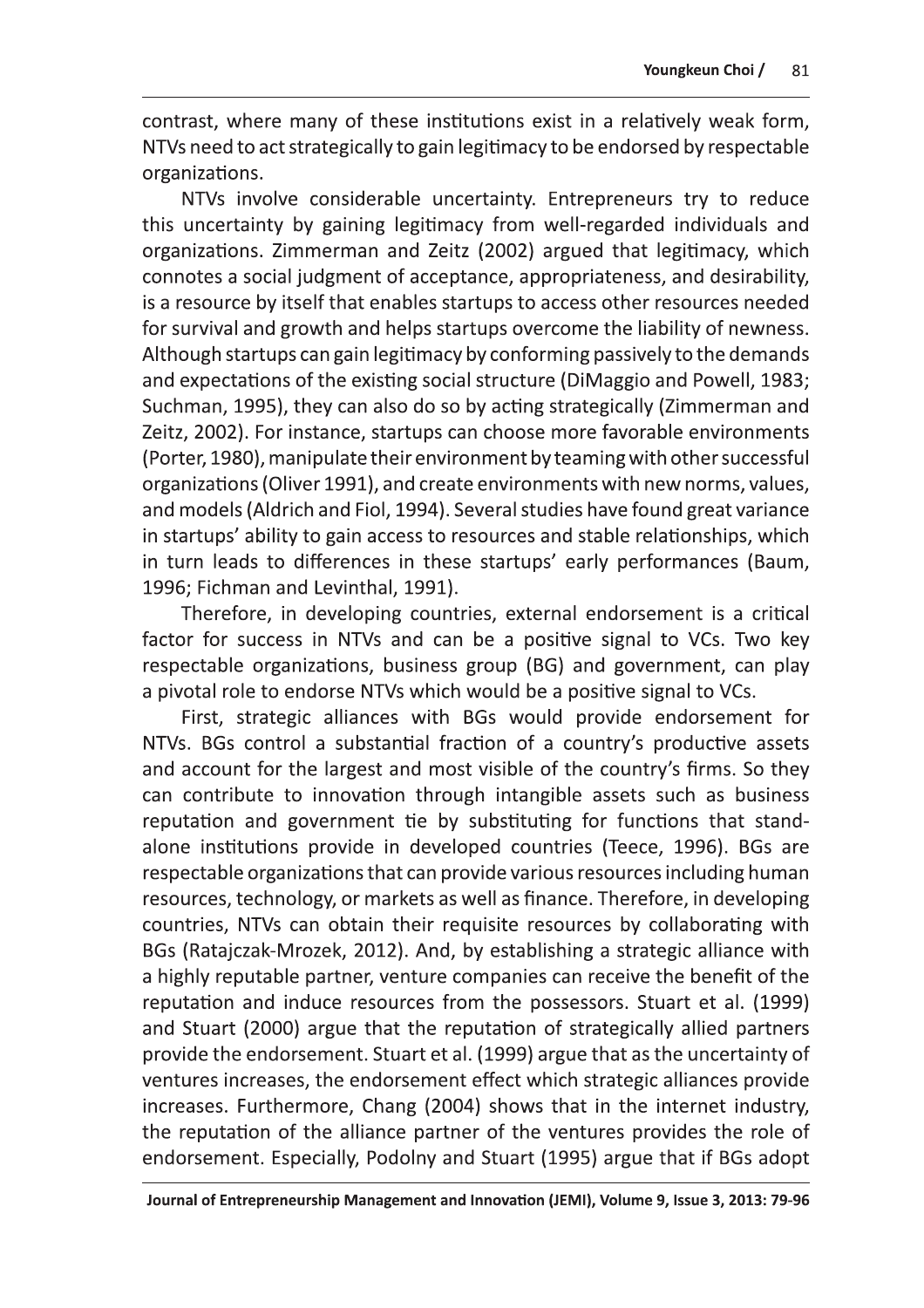some new technology, it can be widely used by achieving social recognition. BGs often control a substantial fraction of a country's productive assets and account for the largest and most visible of the country's firms (Granovetter, 1995; Khanna and Palepu, 1997). In particular, unlike in developed countries, because BGs fill the gap left by market failure, they can provide resources for the innovation of ventures and thus influence the survival and growth of ventures. Therefore, due to high uncertainty of NTVs, VCs have difficulties in evaluating the value of NTVs directly and thus are reluctant to provide their resources. Given this situation, collaborations with BGs play the role of endorsement to make VCs positively evaluate the potential of NTVs. This endorsement induces VCs to provide their resources to NTVs and consequently perform well.

Secondly, a variety of support forms from governments would provide endorsement for NTVs. Governments of developing countries trying to catch up with technological advancement have a legitimate incentive to seriously consider socioeconomic externalities of sponsoring NTVs. Thus they often intervene in the market for corporate creation and development. Studies in financial economics argue that due to capital market imperfections, it is difficult for NTVs to obtain the external financing they need; in turn lack of adequate funds hinders firms' growth and even threatens their survival (Carpenter and Petersen, 2002a and Carpenter and Petersen, 2002b). Under the situation of capital market imperfections, the government provides R&D fund directly to early-staged NTVs, in which VCs are reluctant to invest, to maximize socioeconomic externalities of them (Griliches, 1998; Lach, 2000). For example, Tan and Tay (1994) investigated the factors that influence the growth of small firms and suggested that financial support from the government was major a factor. Therefore, in developing countries, NTVs can obtain their requisite resources through supports of governments. And by obtaining supports from governments, venture companies can receive the benefit of the reputation and induce resources from the possessors. Lerner (1999) suggests the government support plays the role of endorsement. He found that the firms that receive SBIR obtain more investment of VCs than other firms. An even more interesting thing is that the amount of support is not important but the support itself provides the positive signal of endorsement. Unfortunately, there is no other research apart from Lerner (1999)'s study that suggests the role of endorsement of the government's support. In particular, unlike in developed countries, because governments fill the gap left by capital market imperfections, they can provide resources for the innovation of ventures and thus influence the survival and growth of ventures. Therefore, due to high uncertainty of NTVs, VCs have difficulties in evaluating the value of NTVs directly and thus are reluctant to provide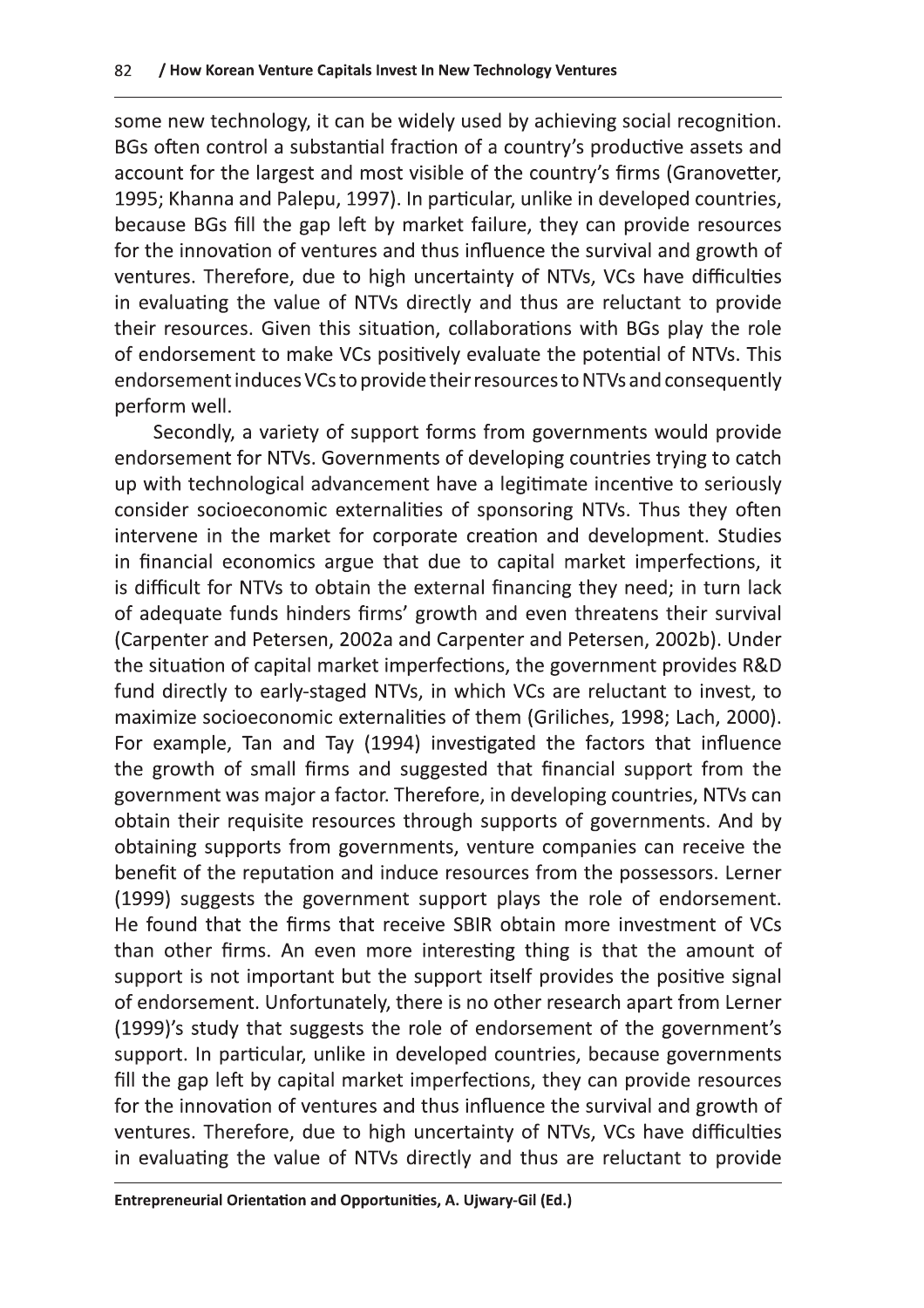their resources. Given this situation, supports from governments play the role of endorsement to make VCs positively evaluate the potential of NTVs. This endorsement induces VCs to provide their resources to NTVs and consequently perform well.

H 1: When NTVs are endorsed by respectable organizations, venture capitals in developing countries are more likely to invest in them.

**H 1-1:** When NTVs collaborate with business groups, venture capitals in developing countries are more likely to invest in them.

H 1-2: When NTVs obtain supports from governments, venture capitals in developing countries are more likely to invest in them.

The mediating role of venture capitals' investment of NTVs' growth As resource providers, VCs are helpful for ventures. Gompers and Lerner (1997; 2001) argue that VCs provide financial resources needed for ventures and their portfolios can grow faster, for they can get additional investment from VCs and they are not in financial trouble. And, Davila et al. (2003) argues that ventures that receive more funding are able to hire, retain, and pay talented employees, who are critical to ventures' growth and help them go to an IPO more quickly. Baum and Silverman (2004) suggest that VCs are not only investors but also allegedly perform an important "coach" function. They provide their portfolios with constant services in fields such as: strategic planning, marketing, finance, accounting and human resource management, where these firms typically lack internal capabilities.

Simultaneously, other resource holders can view VCs' investment as a strong signal of ventures' quality and future prospects (Spence and Michael, 1974; Freeman, 1999; Podolny, 2001; Stuart, et al. 1999). VCs are evaluated on their ability to generate high returns for their investors. Since they take a fraction of the proceeds, they are motivated to generate high performance. Moreover, VCs that have a history of delivering extraordinary returns find it easier to raise funds from investors. Thus, VCs are unlikely to invest in ventures that have poor future prospects. In addition, since VCs often help ventures by performing "coach" function, they increase the chance that ventures become successful. Thus, endorsement by respectable VCs not only signals the quality of a venture but also serves as a vote of confidence in the venture. By doing so, the endorsing organizations' legitimacy carries over to the recipient, providing it credibility, contact, and support for the entrepreneurs, building a venture's image, which in turn, other resource holders will provide their resources actively (Spence, 1974; Freeman, 1999; Podolny, 2001). Megginson and Weiss (1991) maintain that VC-backed ventures go public faster than the non-VC-backed one. Chang (2004) argues that the higher the reputation of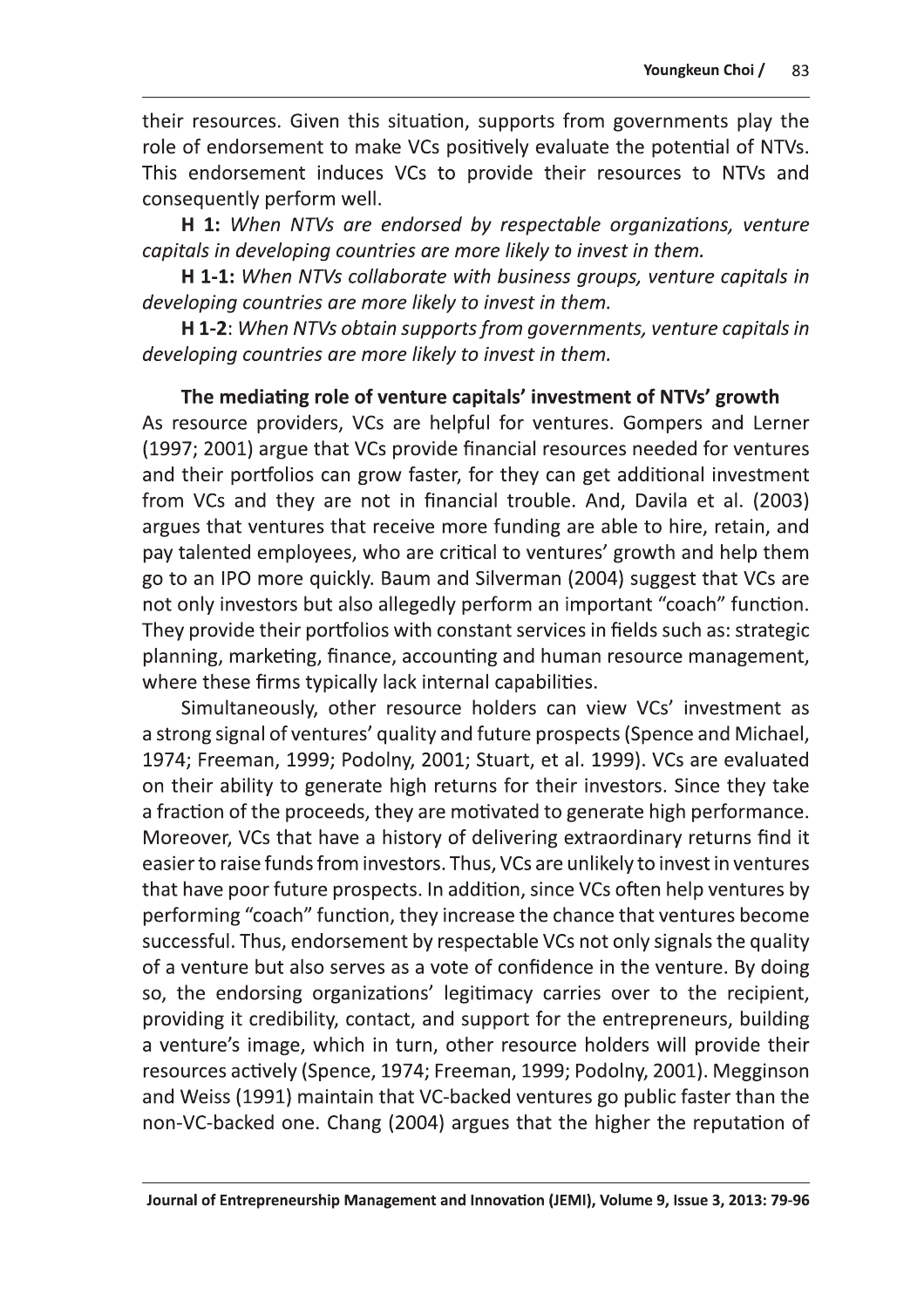ventures, the more money internet ventures raise from VCs, the faster they have an IPO.

As I review the relevant literatures, the endorsement of respectable organizations would influence the growth of NTVs (Khandwalla, 1976; Utterback and O'Neill, 1994; Kirzner, 1997; McMullen and Shepherd, 2006; Weick, 1996; Stuart, et al. 1999; Stuart, 2000; Chang, 2004; Podolny and Stuart, 1995; Tan and Tay, 1994; Lerner, 1999). This study suggests that they lure investment of VCs in developing countries. And relevant studies maintain that VCs provide their tangible and intangible resources to NTVs and induce passive resource holders to provide their resources, and so in turn NTVs can acquire the necessary resources they need to perform well. Therefore, this study raises the possibility of a mediating role of VCs between the endorsement of respectable organizations and the growth of the NTV.

H 2: NTVs endorsed by respectable organizations can grow faster when they receive venture capitals investments.

H 2-1: NTVs collaborating with business groups can grow faster when they receive venture capitals investments.

H 2-2: NTVs obtaining supports from governments can grow faster when they receive venture capitals investments.

# **Methods**

# Sample

I collected the data in the following procedure. First, data is collected from DART (Data Analysis, Retrieval and Transfer System), which is an electronic disclosure system that allows companies to submit disclosures online (www.dart.fss.or.kr). Second, the original target research sample consists of 1,253 KOSDAQ (Korea Securities Dealers Automated Quotation) stock market listed firms from July 1, 1996 to December 31, 2005. Finally, I supplemented the database with diverse approaches such as newspaper articles, publications, corporate homepages and phone calls to the firms.

And, to define our final sample for analysis, I had to consider the following things. First, I limited samples to IT firms founded after 1990, because business ventures in Korea have developed as the IT industry has expanded quickly during 1990s (Chung and Choi, 2008). Second, I also limited samples to the firms which went public after July 1, 2000 to eliminate the unusual bias caused by these dramatic changes in market conditions. The Korean government had consistently loosened the listing requirements for the KOSD AQ market to encourage the provision of listed firms from July 1996 when the KOSDAQ stock market opened. But, by the early 2000s, the KOSDAQ market had collapsed. With rapid market readjustment, IT firms faced a dramatic drop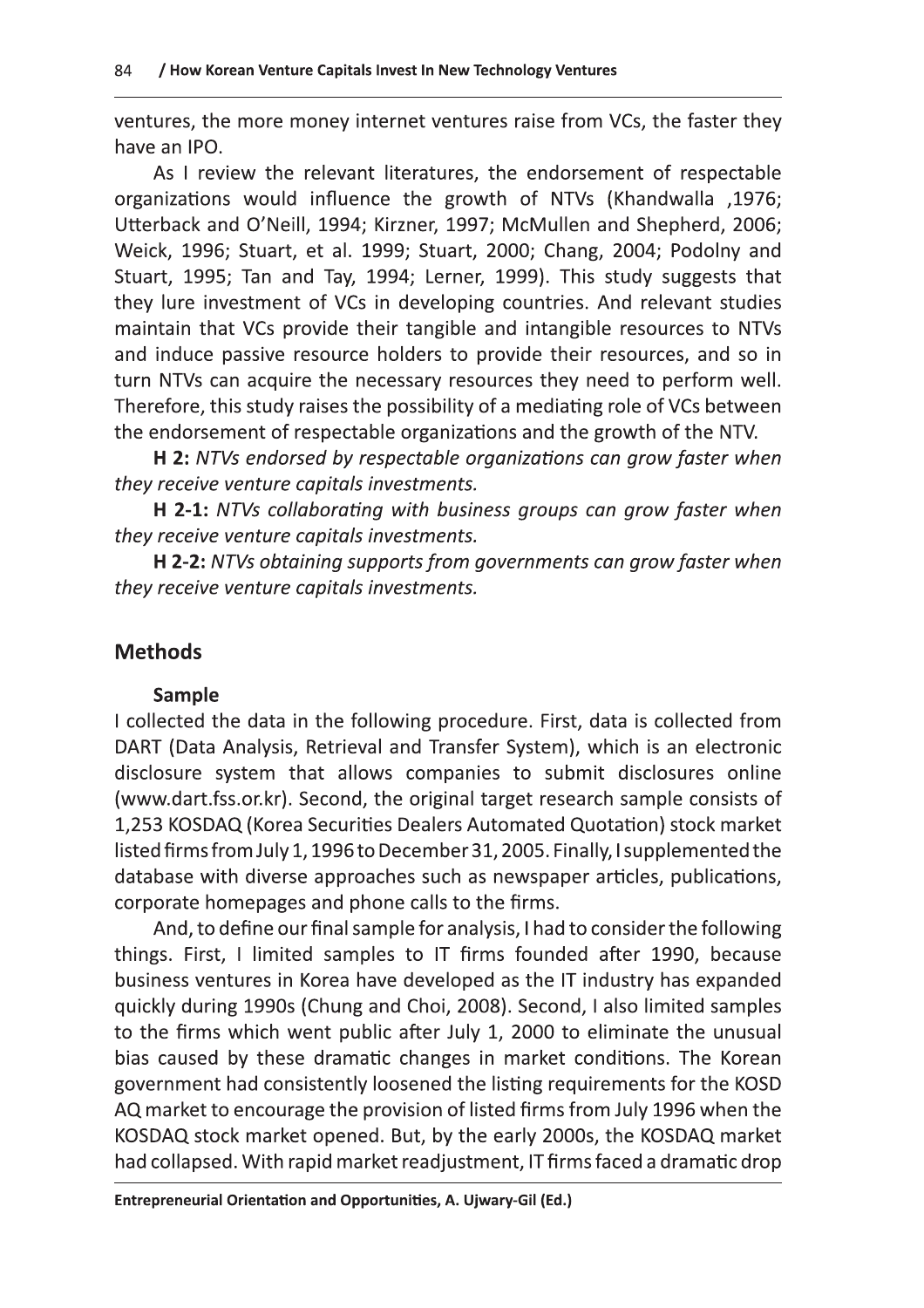in stock prices. Internet companies were hit hardest elsewhere. Moreover, market factors were aggravated due to insufficient restructuring, misdeeds of venture managers and unfair trading in the KOSDAQ market. With the overall venture industry experiencing a dramatic shakeout, the government raised the registration standards for the KOSDAQ market (Lee 2002). The KOSDAQ market was under-valued from July 1, 1996 to late 1998 due to the so called "IMF financial crisis" and the bursting of the dot-com stock market bubble from early 1999 to the first half of 2000. Finally, I eliminated firms of which the CEO is not a founder or a major shareholder. This study came up with the final sample of 170 KOSDAQ-listed firms for analysis.

#### **Analysis method**

Logistic regression was employed to test Hypotheses 1 and 2. I added the VC's investment as a dependent variable. I conducted logistic regression because the dependent variable is measured not on a quantitative scale, but on a qualitative scale. The binary variable of VC's investment follows binominal distribution, not normal distribution.

And finally, survival analysis was employed to test Hypotheses 3 and 4. I use the time to IPO as a dependent variable. a longitudinal statistical analysis method may be used both in the analysis of qualitative and quantitative data (Tuma and Hannan 1984). The dependent variable of this analysis method is the time to the occurrence of an event or the rate of an event occurring that a researcher is interested in. This study adopts the Cox Regression Model, which is a widely used statistical model to investigate the complex relationship between survival time and other factors.

# **Measures**

# **Independent variables**

# Collaboration with a BG

Korean commercial law defines about 900 firms with assets of over 2 trillion Won as a business group. More generally, they regard the 30 largest firms ranked by assets as so called 'Chaebols', announced by the Fair Trade Commission from 1995 to 2005. Collaboration with a BG includes supply agreements, joint R&D, share participation, and joint ventures. I define large companies as the 30 largest firms ranked by assets. This research defines a BG as an enterprise among the 30 largest firms as declared by the Fair Trade Commission. This study uses a binary variable to measure a strategic alliance with a BG that takes on the value of 1 if allied with BGs (strategic alliance with  $BG = 1$ ) and 0 otherwise (no strategic alliance with  $BG = 0$ ).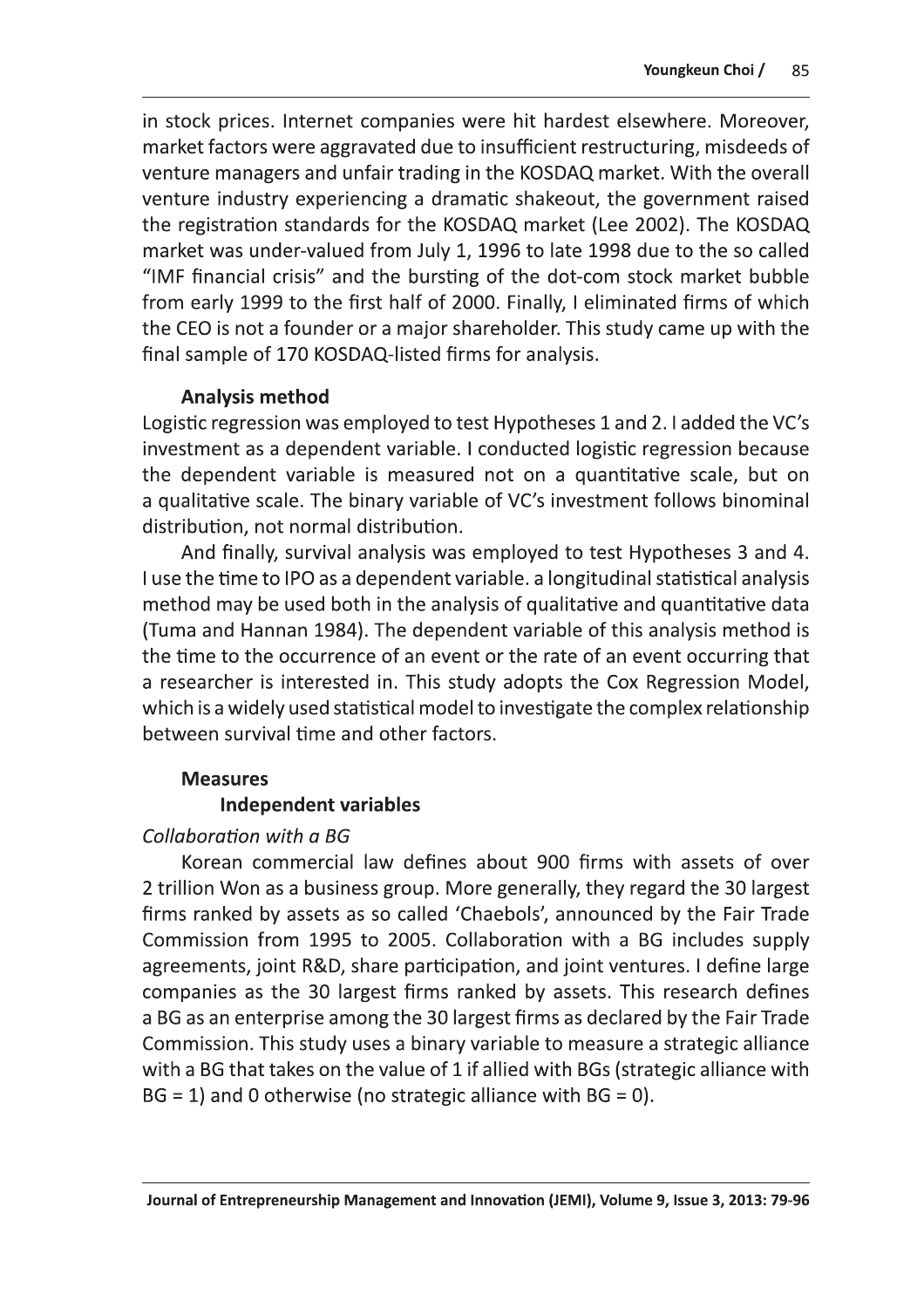#### **Government Support**

In the research context, Korean government provided some support program of venture company certification. Under the venture company certification program enacted in 1998, the Small and Medium Business Administration designates qualified venture companies as 'official venture company' based on the stipulated regulations. This certification system is based on the 'Special Law for the Promotion of Venture Businesses.' This is quite a unique institution because there is no similar legislation case in the other countries. Korean government provides certified venture companies with various benefits such as tax benefits, generous stock option issues, extended guarantee by government owned financial institution, preferred supplier status for government purchase, alleviated public stock offering requirements, and so forth. This study uses binary variable to measure the firm obtained venture company certification that takes on the value of 1 if received venture company certification (venture company certification =  $1$ ) and 0 otherwise (non-venture company certification = 0).

#### **Mediating variables**

#### Venture capital investment

Previous research suggested that the investment of VC affects the time to IPO. Gompers and Lerner (1997; 2001) argue that venture firms that have obtained VC investment go public faster than firms without VC investment. Venture firms endorsed by VC can secure additional financial resources at the proper time, thus they can grow relatively fast. In addition, venture firms endorsed by VC attain rapid growth, because VC often helps venture firms by providing non-financial resources such as marketing support, managerial advice, human resources supply, and alliance arrangements with potential customers and suppliers, all of which can increase the chance that these startups become successful. An endorsement by a respectable VC investor also signals the quality of a venture firm. By doing so, the endorsing organization's legitimacy carries over to the recipient, providing it credibility, contact, and support for the founders, building a start-up's image, and facilitating the startup's access to resources. Therefore, the reputation of VC helps venture firms go to IPO faster (Gompers 1996; Yoon et al. 2005). This study uses a binary variable to measure VC support that takes on the value of 1 if it received VC (VC investment = 1) and 0 otherwise (no VC investment = 0).

# **Dependent variables**

#### The growth of NTVs

NTVs exploit business opportunities with differentiated technology in areas of rapid technological change. NTVs are under a higher level of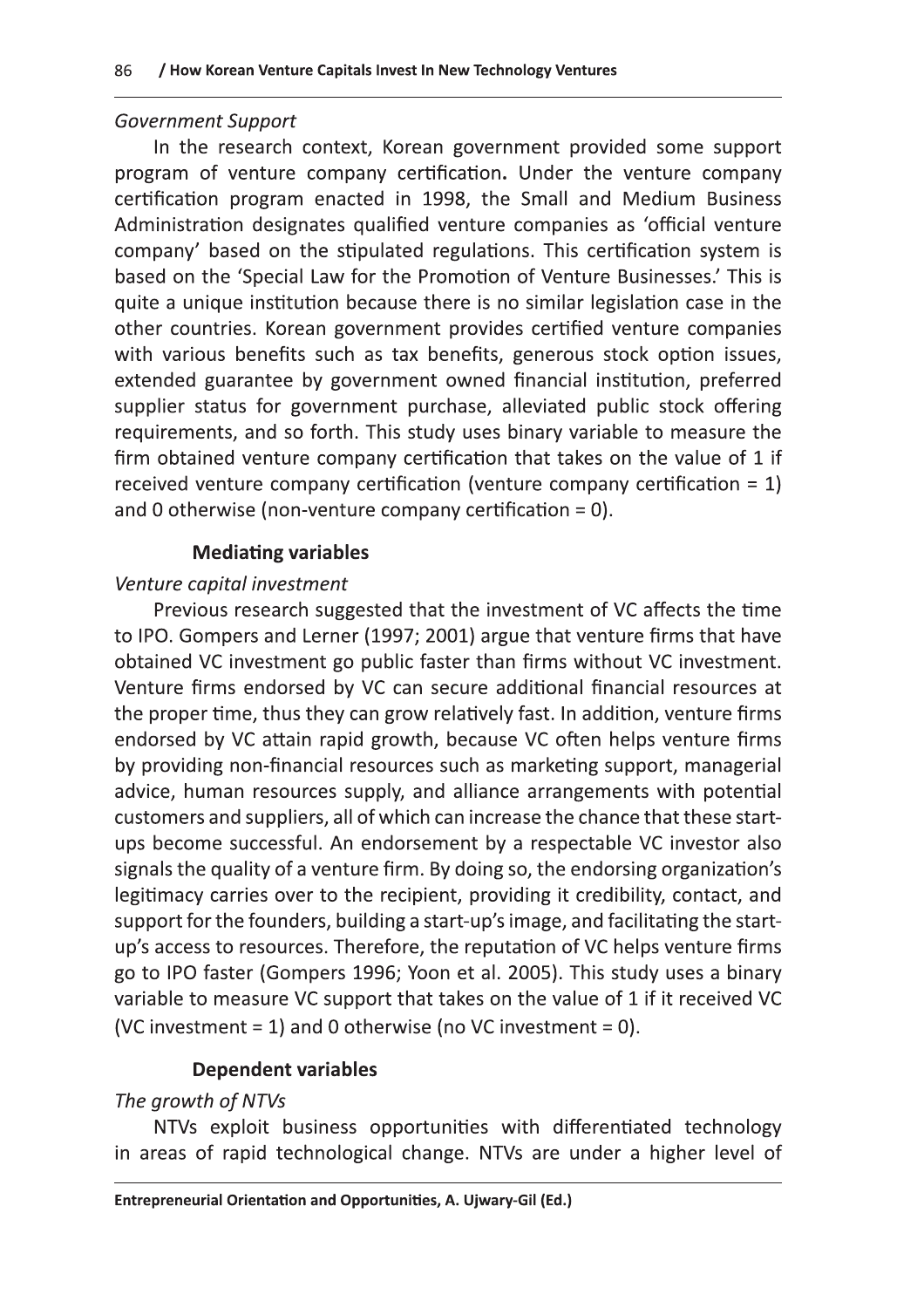uncertainty than existing firms, thus, they lack sufficient financial resources for R&D and marketing compared to existing firms. An IPO allows a firm to tap a wide pool of investors to provide it with capital for future growth, repayment of debt, and/or working capital. And once a firm is listed, they are able to enhance their reputation by introducing the firm's value outside of the firm. But, IPO firms sometimes exhibit a decline in post-issue operating performance because there is potential for higher agency conflicts, lower ownership retention, and IPO expenses (Jain and Kini, 1994). Despite these drawbacks, NTVs have no choice but to implement IPOs as a crucial strategy and try to reduce the time required to IPO. Researchers thus adopt the IPO event as a measure for the rate of the NTVs' growth (Chang, 2004; Stuart, et al., 1999). The time to IPO is measured by months since the date of founding. This study takes the logarithm of this variable for the adjustment of scale.

# **Control variables**

# Industry sub-type characteristics

Characteristics of industry sub-types affect venture firm's time to IPO (Chang, 2004; MacMillan, et al., 1985; Stuart, et al., 1999). The market stage also influences alliance formation (Eisenhardt and Schoonhoven, 1996). I defined an IT firm as the firm which was assigned an IT index when listed on KOSDAQ. IT KOSDAQ index classifies communications and broadcasting, IT software, and IT hardware. Communications and broadcasting includes communications services and broadcasting services. IT software covers internet, software, computer services, and digital contents whereas IT hardware covers communications equipment, IT equipment, semiconductor, and components.

#### **Stock Market Conditions**

Stock market conditions influence the time to IPO (Chang, 2004; Stuart, et al., 1999). Founders and financial investors tend to decide to go public because high subsequent investment returns are expected from the buoyant stock market for IPOs. The IPO process in Korea usually takes 3 months. This study thus measures the stock market condition as the composite stock exchange index of KOSDAQ from 3 months before the IPO date.

# **Firm Size**

This study controls the firm size. Firm size is used to account for the greater resources and choices available to larger firms with a greater ability to invest in technology and innovation as well as potential scale advantages (Scherer and Ross, 1990). This study measures firm size as the log (10) of yearly sales just before the IPO.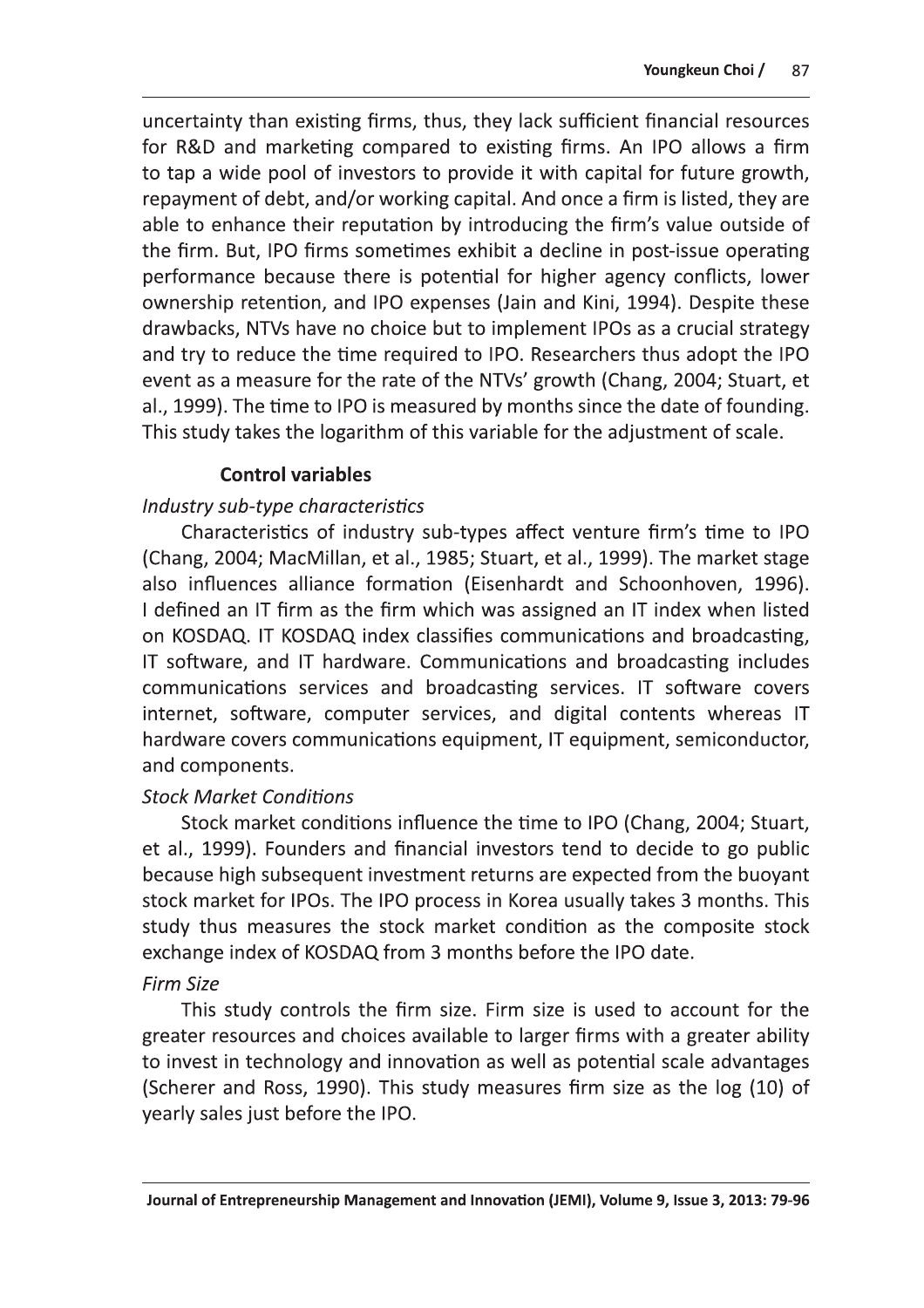#### Human capital

apitals Invest In New Technology Ventures<br>
ory maintains that knowledge provide<br>
cognitive abilities, leading to more pr<br>
y (Schultz, 1959; Becker, 1964; Mince<br>
teristics such as formal education and p Human capital theory maintains that knowledge provides individuals with increases in their cognitive abilities, leading to more productive and efficient potential activity (Schultz, 1959; Becker, 1964; Mincer, 1974). Two key demographic characteristics such as formal education and previous work experience underlie the concept of human capital (Becker, 1964). a founder's level of formal education is calculated based on a classification of the founder's information according to two levels. The higher level is a master's or doctorate degree. The lower level is an undergraduate degree or lower. The previous work experience takes on the value 1 if a founder has worked in a related industry before and 0 otherwise. The functional background takes on the value 1 if a founder's undergraduate major or career experience is in output functions and 0 otherwise.

#### Results

# Descriptive statistics and correlations

Table 1 presents means, standard deviations, and correlations for the measures. VIFs (variance inflation factors) for all the regression models are less than 2, which are well below the guideline of 10 recommended (Chatterjee and Hadi, 2006).

|                         | <b>Variables</b>                   | Mean   | <b>SD</b> | $\mathbf{1}$ | $\overline{2}$ | $\overline{\mathbf{3}}$ | 4       | 5      | 6      | $\overline{ }$ | 8                                          | 9 | 10 |
|-------------------------|------------------------------------|--------|-----------|--------------|----------------|-------------------------|---------|--------|--------|----------------|--------------------------------------------|---|----|
| $\mathbf{1}$            | IT software                        | .47    | .50       |              |                |                         |         |        |        |                |                                            |   |    |
| 2                       | IT hardware                        | .49    | .50       | $-0.93**$    |                |                         |         |        |        |                |                                            |   |    |
| $\overline{\mathbf{a}}$ | Communications and<br>broadcasting | .04    | .19       | $-.18*$      | $-.19*$        |                         |         |        |        |                |                                            |   |    |
| 4                       | KOSDAQ market index                | 705.41 | 232.91    | .10          | $-.09$         | $-.02$                  |         |        |        |                |                                            |   |    |
| 5                       | Yearly sales before IPO            | 315.73 | 368.38    | $-.04$       | .09            | $-.13$                  | $-.03$  |        |        |                |                                            |   |    |
| 6                       | Level of education                 | .29    | .46       | $-.13$       | .11            | .05                     | $-0.06$ | .02    |        |                |                                            |   |    |
| $\overline{7}$          | Related industry<br>experience     | .45    | .50       | .01          | .01            | $-0.04$                 | $-0.09$ | $-.10$ | .01    |                |                                            |   |    |
| 8                       | Alliance with a business<br>group  | .51    | .50       | .01          | .02            | $-.07$                  | $-0.10$ | $-.07$ |        | $-07$ .34**    |                                            |   |    |
| 9                       | Venture certification              | .56    | .50       | $-.04$       | .07            | $-0.09$                 | $-.07$  | $-.09$ | $-.09$ |                | $.20***$ .22**                             |   |    |
| 10                      | VC investment                      | .75    | .43       | $.18*$       | $-.13$         | $-.14$                  | $-.10$  | $-.11$ | $-.09$ |                | $.33***$ .47** .49**                       |   |    |
| 11                      | Time to IPO                        | 6.20   | 2.46      | $-.10$       | .04            | $.17*$                  | .05     | .04    | .06    |                | $-0.31***$ $-0.65***$ $-0.36***$ $-0.50**$ |   |    |

#### Table 1 Descriptive statistics and correlations

 $n = 170, *p < .05; **p < .01$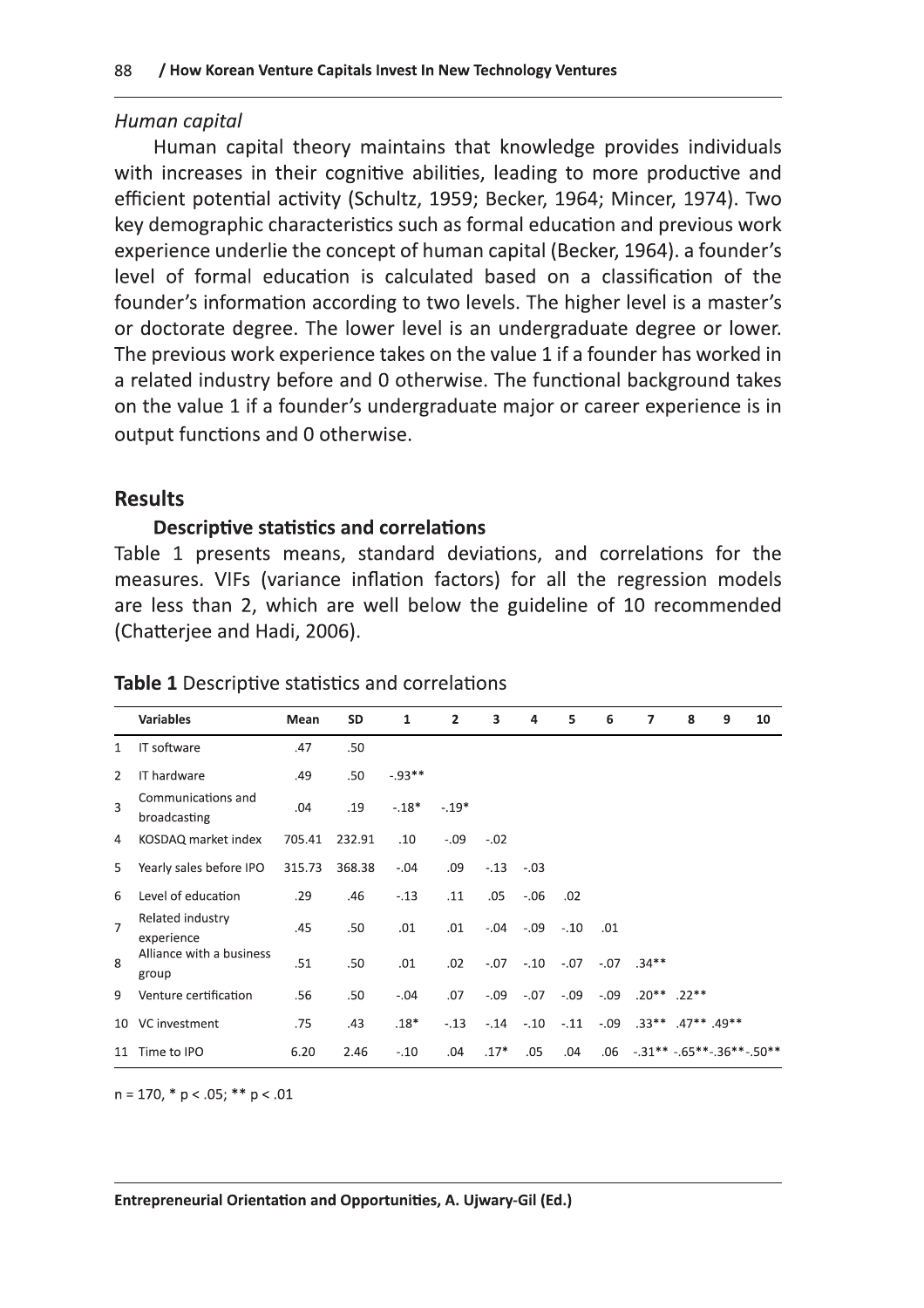The features of the sample firms are described as follows. The yearly sales just before the IPO are 315 billion won on average and we can define those firms are SMEs. In the IT industry, less than 1% of firms are in communications and broadcasting, 47 % of the firms are in the IT software (internet, software, computer services, and digital contents), and 49 % of the firms are in IT hardware (communications equipment, IT equipment, semiconductors, and components). The founders with a master's or doctoral degree constitute 29 %, and with related industry experience 45 %. 51 % of the firms had alliances with BGs and 56% of the firms are certified as venture companies. 75% of the firms obtained VCs investment. The dependent variable, the time to IPO, it is 6.2 years on average.

#### **Main analysis**

To test the hypothesis, the present study adopts the four steps of Baron and Kenny (1986). Baron and Kenny (1986) suggest four steps to establish mediation. Step 1 requires that the independent variable is significantly related to the dependent variable; step 2 requires that the independent variable is significantly related to the mediator; step 3 requires that the mediator affects the dependent variable while controlling for the effect of the independent variable. And finally, when these conditions are satisfied, step 4 requires that the effect of the independent variable on the dependent variable is insignificant when controlling for the mediator in order to indicate complete mediation; otherwise partial mediation is indicated. The effects in both steps 3 and 4 are estimated in the same regression equation.

Model 1 tests the relationship between independent variables and firms' growth which explain control variables, independent variables, and the dependent variable of time to IPO. Among the control variables, relatedindustry experience of an entrepreneur ( $p < .01$ ), BG collaboration ( $p < .01$ ) and venture certification ( $p < .01$ ) are negatively significant to time to IPO.

|                                 | Model 1<br>Time to IPO | Model 2<br>VC's<br>investment | Model 3<br><b>Time to IPO</b> |
|---------------------------------|------------------------|-------------------------------|-------------------------------|
| Constant                        |                        | $-3.098**$                    |                               |
| Control                         |                        |                               |                               |
| IT $S/W$                        | $-.119$                | $1.395**$                     | $-.010$                       |
| IT H/W(ref)                     |                        |                               |                               |
| Communications and broadcasting | .418                   | $-.548$                       | .255                          |
| KOSDAQ index                    | $-1.055$               |                               | .015                          |
| Sales                           | .499                   |                               | 1.184                         |

#### **Table 2.** Results of regression analyses

Journal of Entrepreneurship Management and Innovation (JEMI), Volume 9, Issue 3, 2013: 79-96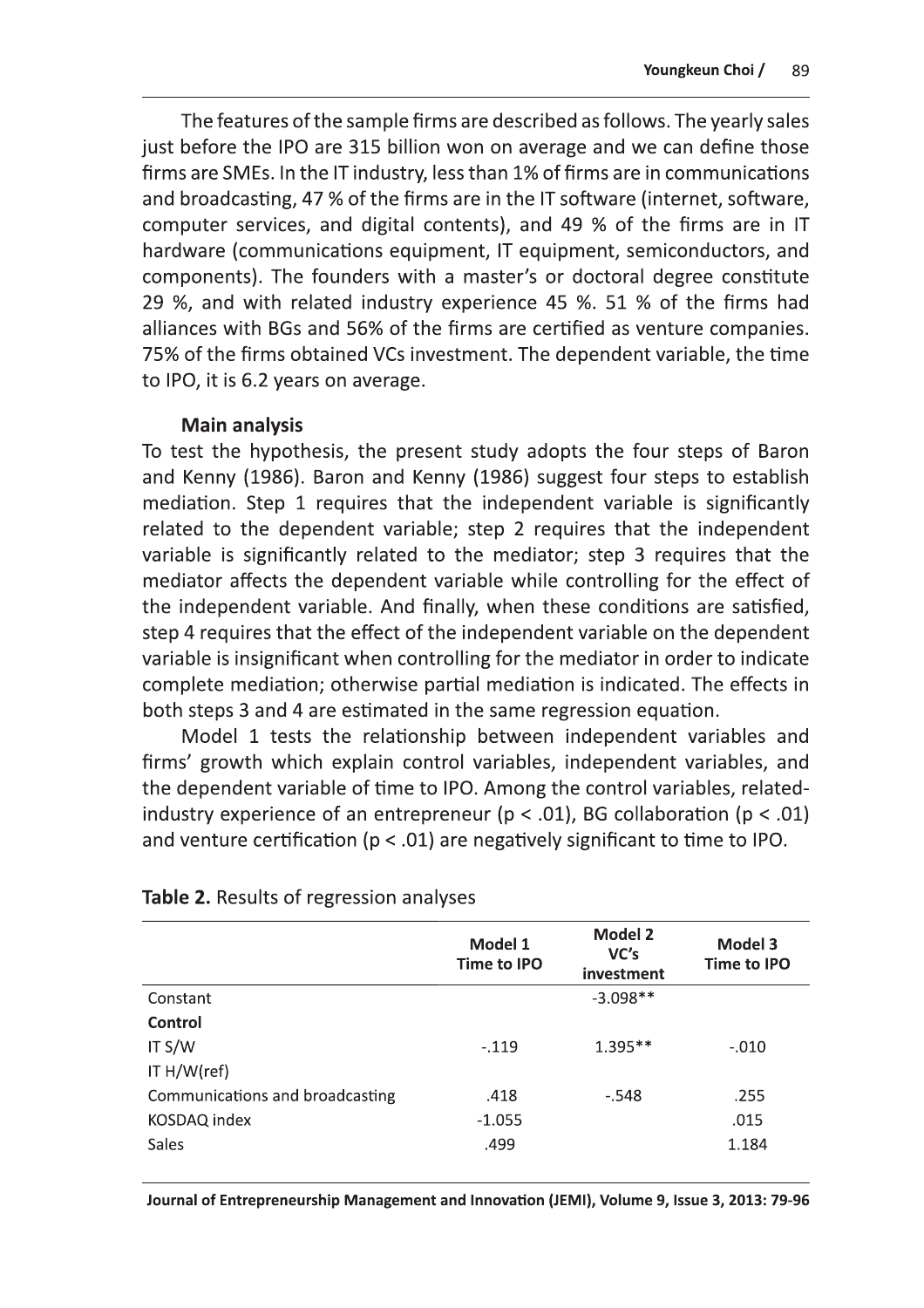| $-.021$<br>$-.382**$      | $-.127$<br>$.955*$ | $-.031$<br>$-.348*$ |  |  |  |  |
|---------------------------|--------------------|---------------------|--|--|--|--|
|                           |                    |                     |  |  |  |  |
| $-1.627**$                | $2.010**$          | $-1.563**$          |  |  |  |  |
| $-616**$                  | $2.372**$          | $-.320*$            |  |  |  |  |
|                           |                    |                     |  |  |  |  |
| <b>Mediating variable</b> |                    |                     |  |  |  |  |
|                           |                    | $-666$ **           |  |  |  |  |
| 1303.463                  | 145.120            | 1293.539            |  |  |  |  |
| 119.849**                 |                    | 127.989**           |  |  |  |  |
|                           | .409               |                     |  |  |  |  |
|                           |                    |                     |  |  |  |  |

 $n = 170$ , \*  $p < .05$ ; \*\*  $p < .01$ 

Model 2 tests the relationships stated in Hypotheses 1-1 and 1-2, explaining the dependent variable of VC's investment. IT S/W and Relatedindustry experience of an entrepreneur in control variables are positively significant to VC's investment, BG collaboration ( $p < .01$ ) and venture certification ( $p < .01$ ) are positively significant to VC's investment. However, the relationship between level of education of an entrepreneur and VC's investment is not significant. Therefore, Hypotheses 1-2 and 1-2 are supported.

In the final step of the mediation analysis, the growth of NTV was regressed on independent variables, VC's investment, and the control variables. Model 3 indicates that the negatively significant relationship ( $\beta$  = -1.627, p < .01 between BG collaboration and time to IPO becomes weaker ( $\beta$  = -1.563,  $p < .01$ ) when the alliance with VCs' investment is entered into the equation ( $p < .01$ ). The negatively significant relationship ( $\beta$  = -.616,  $p < .01$  between venture certification and time to IPO becomes weaker ( $\beta$  = -.320,  $p$  < .01) in the same manner. As a conclusion, VC's investment has a partial mediating effect. Thus, hypotheses 2-1 and 2-2 are supported.

#### **Discussions**

The purpose of this study is to examine how VCs in developing countries invest in new technology ventures. The core of tested models can be recapitulated as follows: (1) the endorsements by respectable organizations influence the likelihood of VCs' investment; and (2) VC's investment may have mediating effects on the relationship between the endorsements by respectable organizations and NTVs' growth. In the results, collaboration with BGs and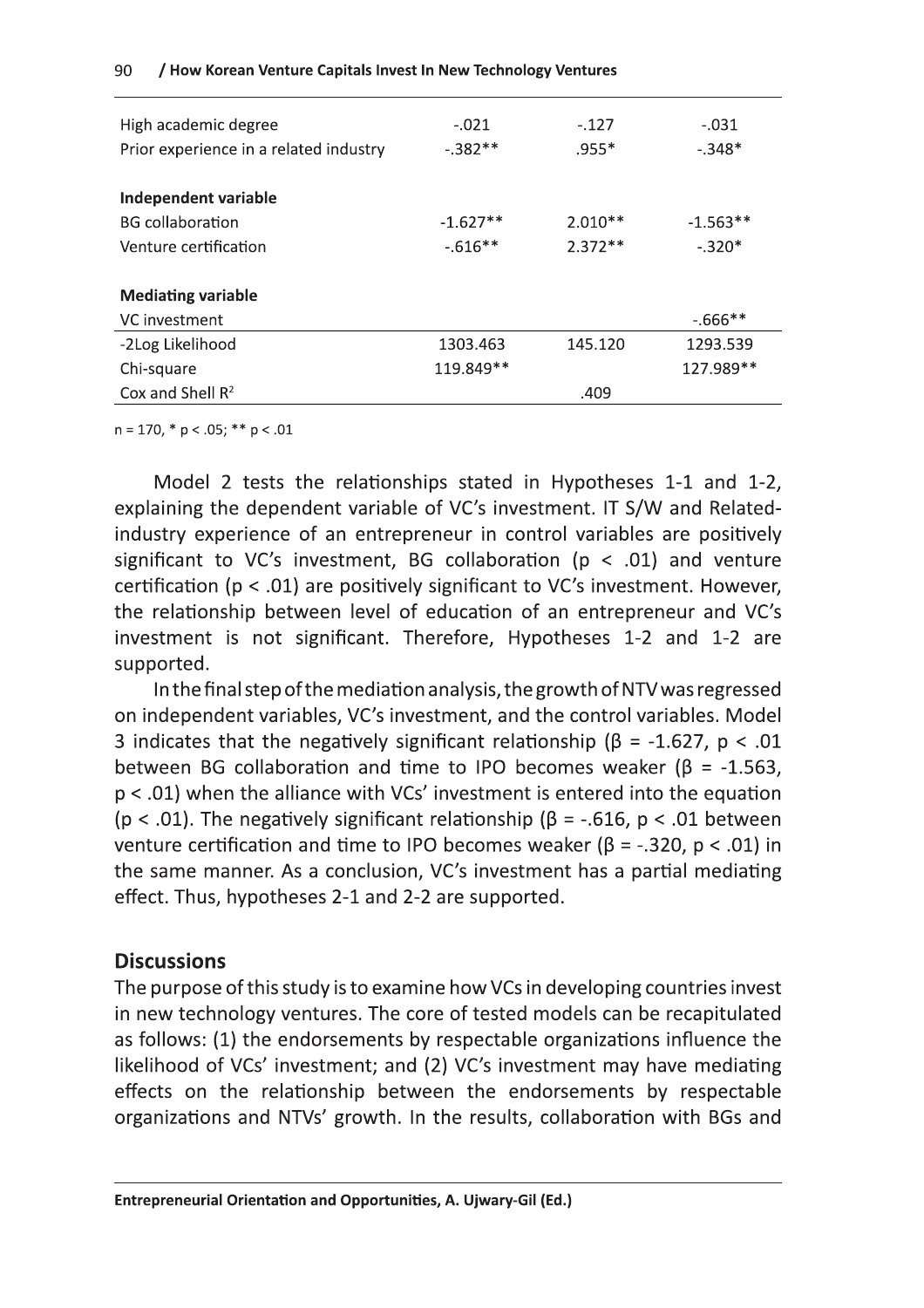certification of government are positively associated with NTVs' obtaining VC's investment. And VC's investments are helpful for the growth of NTVs.

The research contribution of this study is to expand the entrepreneurship research field by developing and testing a mediating model that provides an explanation of the NTV performance relationship in the context of developing countries. From a signalling theory perspective, it is important to understand the resource providers which lure VC's investment as a linkage between external endorsement and the NTV growth in a developing country.

And, the results of this study provide practical implications to the entrepreneurs of NTVs and policy makers in developing countries. First, because there is market failure in developing countries, VCs judge the endorsement by BGs and government as an important factor for their investment decision making. Therefore, entrepreneurs of NTVs in developing countries should collaborate with BGs or get certification form government strategically. And policy makers in developing countries should introduce the relevant policy that can give a variety of incentives to BGs which collaborate with NTVs and should build up the certification system to select the promising NTVs.

Nevertheless, this study has some limitations. I adopt time to IPO as a measure for venture performance. Related research measures the time to IPO as the indicator of NTV's growth (Chang, 2004; Deeds, et al., 1997a; 1997b; Stuart, et al., 1999). I believe this event is a meaningful interim measure of an NTV performance because plenty of financial resources are required to maintain venture firm consistency. This measure is not perfect since not all the ventures decide to go public. Thus, I acknowledge the limitation in using time to IPO as a performance indicator. In the future, using diverse dependent variables would significantly improve our understanding on the signalling mechanism of external endorsement. This study adopts time to IPO as a dependent variable to investigate the signalling effect of external endorsement. Prior research measuring NTV performance with market value in the process of IPO as well as time to IPO (Stuart, et al., 1999) has shown that the influence of resource holders signalling mechanism on time to IPO and firm value evaluation are differentiated. Time to IPO is a firm performance indicator and this suggests that for resource holders who provide resources for firm growth it may serve an important role as a signal of promising performance in the growth stage of ventures, while market value at IPO can be used to measure how the ventures are valued in the IPO process. Prior studies argue that underwriters, institutional investors and individual investors act as a signal and so influence market value at IPO (Megginson and Weiss, 1991; Podolny, 1993). These signalling effects may be helpful to new ventures that have not yet proven to be viable. Further study is thus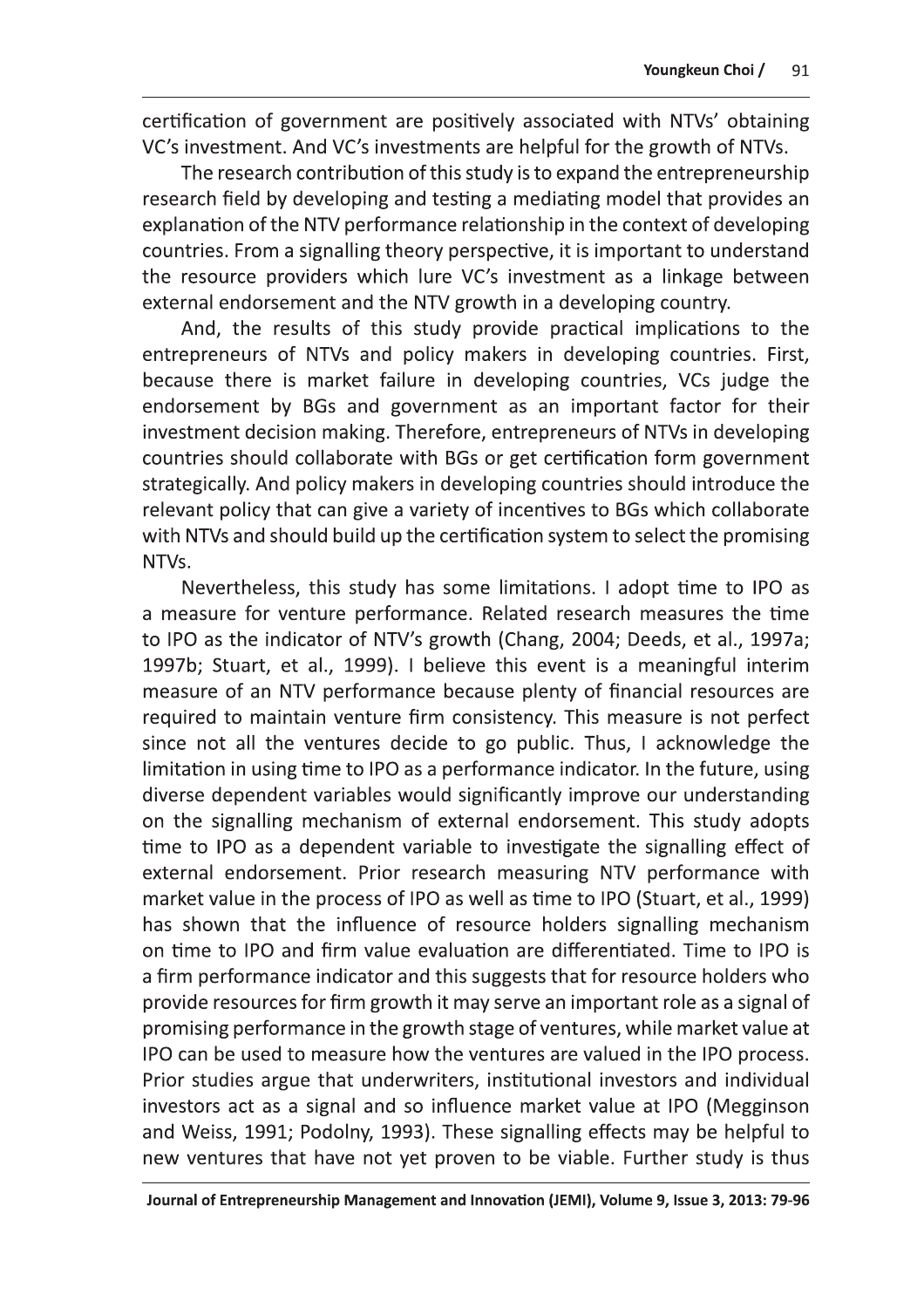necessary in order for us to understand the exact nature and extent of these relationships.

This study also encourages future research to identify the role of endorsement by government support in other types and countries. Many governments are keenly interested in nurturing their new ventures as they can create new employment, develop new technology, and contribute to national economic growth (Acs and Audretsch, 1990). Due to these positive externalities coming from the promotion of new business start-ups, the government needs to distribute more resources to new start-ups than free markets typically do. Namely, because venture capitalists make their commitments for a capital gain, they are not concerned with positive socioeconomic externalities. Recently, the governments in advanced countries provide more indirect supports in regulation, policy, and certification rather than direct ones financially (USSA, 1995; OECD, 1997). The governments have limited resources but are interested in maximizing the effect of distributing more resources to promising firms. Therefore, they try to find indirect supports to play the role of endorsement to induce other resource holders to provide their resources favorably. Research finding this issue will be helpful for the governments which are considering indirect support.

# **References**

- Acs, Z., Audresch, D. B. (1990). Innovation and small firms. Cambridge: MIT Press.
- Aldrich, H., Fiol, M. (1994). Fools rush in? The institutional context of industry creation. Academy of Management Review, 19, 645-670.
- Audretsch, D.B. (1995). Innovation and industry evolution. Cambridge: The MIT Press.
- Baron, R. M., Kenny, D. A. (1986). The moderator-mediator variable distinction in social psychological research: Conceptual, strategic, and statistical considerations. Journal of Personality and Social Psychology, 51(6), 1173-1182.
- Bates, T. (1995). Self-employment entry across industry groups. Journal of Business Venturing, 10(2), 143-56.
- Baum J, Silverman B. (2004). Picking Winners or building them? Alliance, intellectual, and human capital as selection criteria in venture financing and performance of biotechnology startups. Journal of Business Venturing, 19(3), 411-436.
- Becker, G. S. (1964). Human Capital: a Theoretical and Empirical Analysis. Columbia University Press: New York.
- Bruderl, J., Preisendorfer, P., Ziegler, R. (1992). Survival chances of newly founded business organizations. American Sociological Review, 227-242.

Entrepreneurial Orientation and Opportunities, A. Ujwary-Gil (Ed.)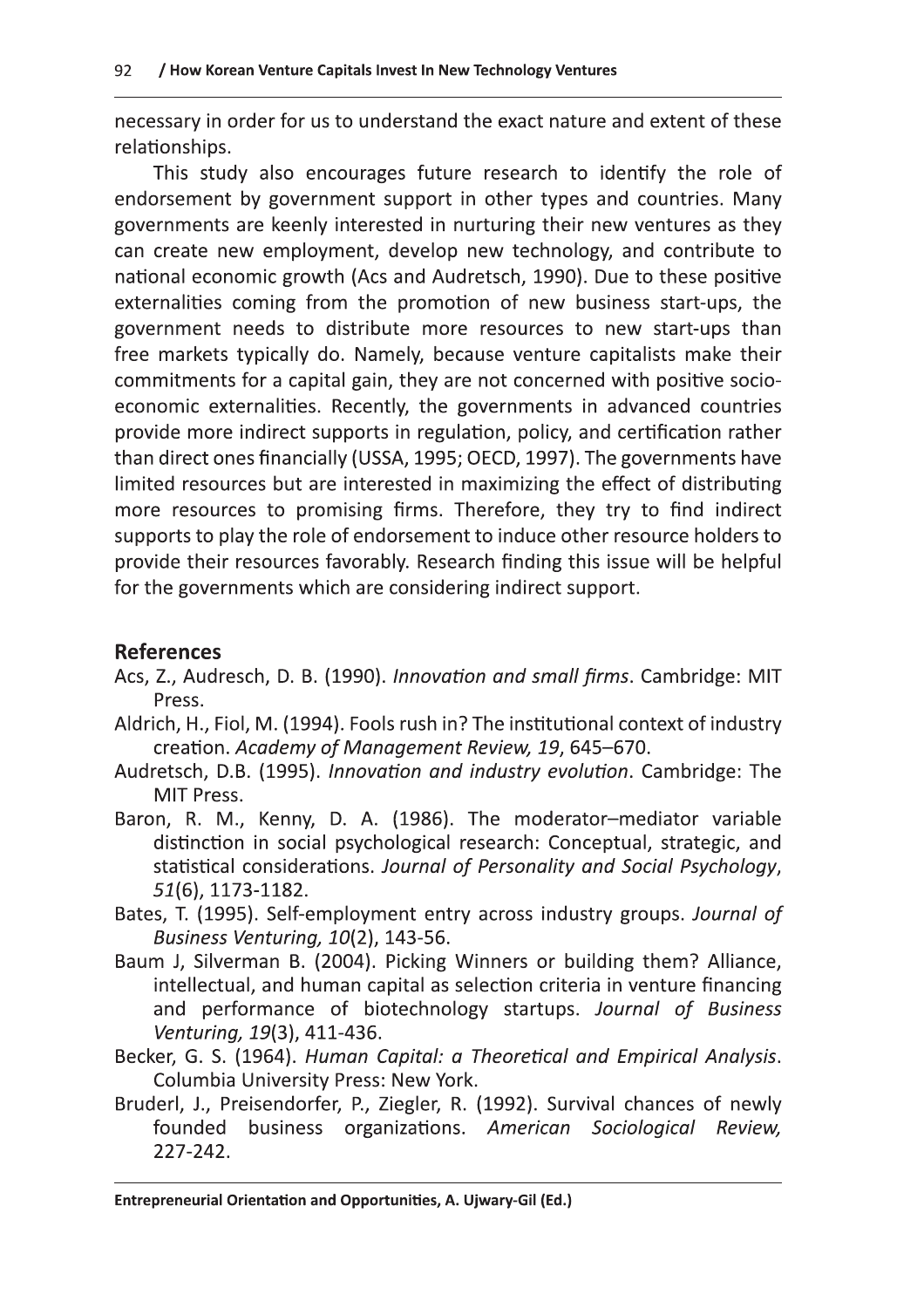- Baum, J. (1996). Organizational ecology. In: Clegg, S., Hardy, C., Nord, W. (Eds.), Handbook of Organization Studies (pp. 77-114). London: Sage Publications.
- Carpenter R. E., Petersen B. C. (2002a). Capital market imperfections, hightech investment, and new equity financing. Economic Journal, 112,  $54 - 72.$
- Carpenter R. E., Petersen B. C. (2002b). Is the growth of small firms constrained by internal finance? The Review of Economics and Statistics, 84, 298-309.
- Castanias, R. P., Helfat, C. E. (1991). Managerial resources and rents. Journal of Management, 17(1), 155-171.
- Chang, S. J. (2004). Venture capital financing, strategic alliances, and the initial public offerings of internet startups. Journal of Business Venturing, 19(5), 721-741.
- Chatteriee, S., Hadi, A. S. (2006). Regression analysis by example. New Jersey: John Wiley and Sons.
- Cohen, W. M., Daniel A. L. (1990). Absorptive capacity: a new perspective on learning and innovation. Administrative Science Quarterly, 35, 128-152.
- Colombo, M. G., Grilli, L. (2007). Funding gaps? Access to bank loans by hightech start-ups. Small Business Economics, 29(1), 25-46.
- Deeds, D., Mang, P., Frandsen, M. (1997a). The impact of firm-specific capabilities on the amount of capital raised in an initial public offering: evidence from the biotechnology industry. Journal of Business Venturing, 12, 31-46.
- Deeds, D., Mang, P., Frandsen, M. (1997b). The quest for legitimacy: a study of biotechnology IPO's. Frontiers of Entrepreneurial Research, 533-543.
- DiMaggio, P., Powell, W. (1983). The iron cage revisited: institutional isomorphism and collective rationality in organizational field. American Sociology Review, 48, 147-160.
- Eisenhardt, K. M., Schoonhoven, C. B. (1996). Resource-based view of strategic alliance formation: Strategic and social effects in entrepreneurial firms. Organization Science, 136-50.
- Ernst, D. (2005). Pathways to innovation in Asia's leading electronics-exporting countries-a framework for exploring drivers and policy implications. International Journal of Technology Management, 29(1), 6-20.
- Ernst, D., Naughton, B. (2008). Ching's emerging industrial economy: Insights from the IT industry. London: New York: Routledge.
- Fichman, M., Levinthal, D. (1991). Honeymoons and the liabilities of adolescence: a new perspective on duration dependence in social and organizational relationships. Academy of Management Review. 16, 442-468.
- Freeman, J. (1999). Venture capital as an economy of time. In Leenders RTAJ, Gabbay S (Eds.), Corporate Social Capital and Liability (pp.460-482), Norwell, MA. Kluwer Academic Publisher.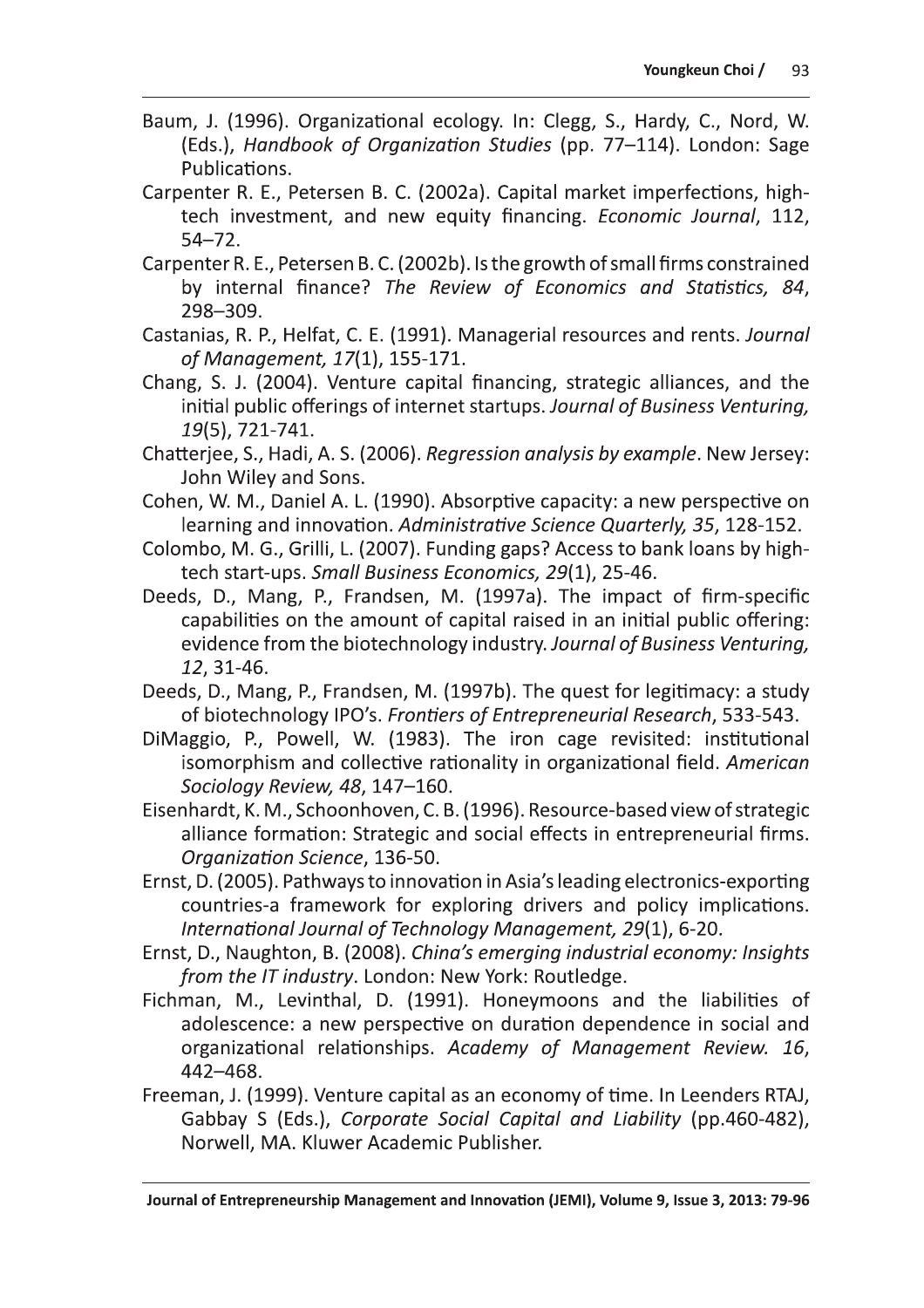- Gompers, P. A., Lerner, J. (1997). Risk and reward in private equity investments: the challenge of performance assessment. Journal of Private Equity, 1(2),  $5-12.$
- Granovetter, M. S. (1995). Getting a job: a study of contacts and careers. Chicago: University of Chicago Press.
- Green, P. G., Brush, C. G., Hart, M. M. (1999). The corporate venture champion: a resource-based approach to role and process. Entrepreneurship Theory and Practice, 23, 103-122.
- Griliches, Z. (1998). R&D Productivity. University of Chicago Press: Chicago, IL.
- Guthrie, J. P., Grimm, C. M., Smith, K. G. (1991). Environmental change and management staffing: An empirical study. Journal of Management, 17(4), 735-748.
- Henderson, R., Cockburn, L. (1994). Measuring competence? Exploring firm effects in pharmaceutical research. Strategic Management Journal, 15 (special issue), 63-84.
- Jain, B. A., Kini, O. (1994). The post-issue operating performance of IPO firms. Journal of Finance, 1699-1726.
- Khanna, T., Palepu, K. (1997). Why focused strategies may be wrong for emerging markets. Harvard Business Review, 75(4), 41-51.
- Khan, A. M. Manopichetwattana. V. (1989). Innovative and non-innovative small firms: Types and characteristics. Management Science, 35(5), 597-606.
- Kirzner, I. M. (1997). Entrepreneurial discovery and the competitive market process: An Austrian approach. Journal of Economic Literature, 35(1), 60-85.
- Kogut, B., Zander, U. (1996). What firms do? Coordination, identity, and learning. Organization Science, 7, 502-518.
- Lach, S. (2000). Do R&D subsides stimulate or displace private R&D? Evidence from Israel. Working Paper 7943, National Bureau of Economic Research, Inc.
- Lee, B. (2002). The growth of venture businesses and policy recommendations. Regulatory Research 11, 2, 119.
- Lerner J. (1999). The government as venture capitalist: the long-run impact of the SBIR program. Journal of Business, 72(3), 285-318.
- MacMillan, I. C., Siegel, R., Narasimha, P. (1985). Criteria used by venture capitalists to evaluate new venture proposals. Journal of Business Venturing, 1(1), 119-128.
- McMullen, J. S. Shepherd, D. A. (2006). Entrepreneurial action and the role of uncertainty in the theory of the entrepreneur. The Academy of Management Review, 31(1), 132-152.
- Megginson, W. L., Weiss, K. H. (1991). Venture capitalists certification in initial public offerings. Journal of Finance, 46(3), 897-903.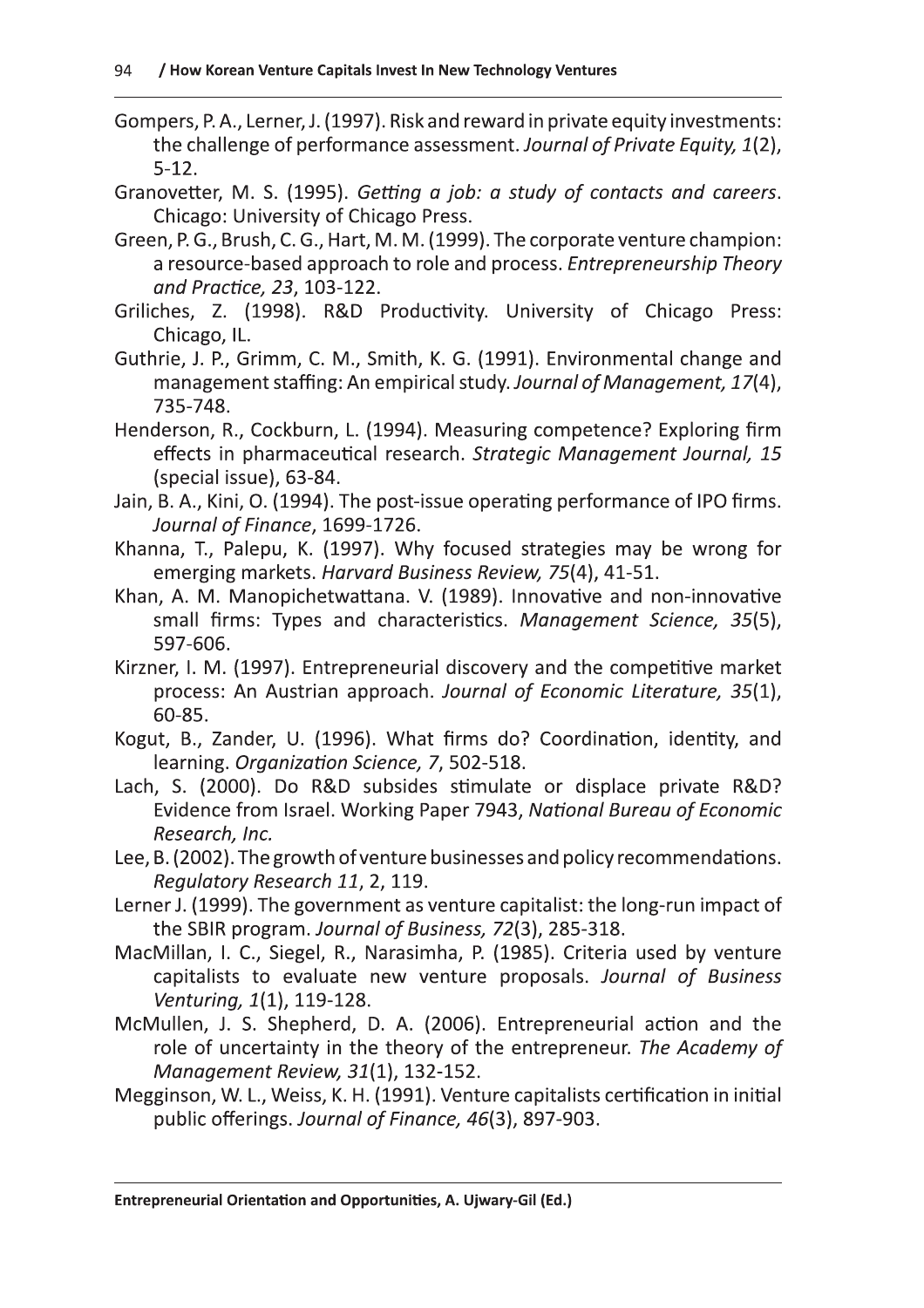- Mincer J. (1974). Schooling, experience and earnings. Colombia University Press: New York.
- OECD (1997). Best practice policies for SMEs venture business policy in Korea and its implication. Paris: Publications Service.
- Oliver, C. (1991). Strategic responses to institutional processes. Academy of Management Review, 16, 145-179.
- Peneder, M. (2008). The problem of private under-investment in innovation: a policy mind map. Technovation 28(8), 518-530.
- Podolny, J. M., Stuart, T. E. (1995). a role-based ecology of technological change. American Journal of Sociology, 100, 1224-1260.
- Podolny J. M. (2001). Network as the pipes and prisms of the market. American Journal of Sociology, 98(4), 829-872.
- Podolny, J. M. (1993). a status-based model of market competition. American Journal of Sociology, 98, 829-872.
- Porter, M. (1980). Competitive Strategy Free Press, New York.
- Ratajczak-Mrozek, M. (2012). Global Business Networks and Cooperation within Supply Chain as a Strategy for High-Tech Companies' Growth. Journal of Entrepreneurship, Management and Innoation, 8(1), 35-51.
- Schultz, T. (1959). Investment in man: An economist's view. Social Service Review, 33(2), 69-75.
- Spence, A. M. Michael, A. (1974). Market signaling: Informational transfer in hiring and related screening processes. Cambridge: Harvard University Press.
- Spence, M. (1973). Job market signaling. The Quarterly Journal of Economics, 87(3), 355-374.
- Stuart, T. E. (2000). Inter-organizational alliances and the performance of firms: a study of growth and innovation rates in a high technology industry. Strategic Management Journal, 21(8), 791-811.
- Stuart, T. E., Hoang, H., Hybels, R. C. (1999). Inter-organizational endorsements and the performance of entrepreneurial ventures. Administrative Science Quarterly, 44(2), 315-349.
- Suchman, M. (1995). Managing legitimacy: strategic and institutional approaches. Academy of Management Review, 20, 571-610.
- Tan, W. C., Tay, R. S. (1994). Factors contributing to the growth of SMEs: the Singapore case. In Proceedings of the 5th ENDEC World Conference on Entrepreneurship, Singapore: 150-161.
- Teece, D. J. (1996). Firm organization, industrial structure, and technological innovation. Journal of Economic Behaviour & Organization, 31(2), 193-224.
- Timmons, J. A., Bygrave, W. D. (1986). Venture capital's role in financing innovation for economic growth. Journal of Business Venturing, 1(2), 161-176.
- Tuma, N. B. Hannan, M. T. (1984). Social dynamics: Models and methods. New York: Academic Press.

Journal of Entrepreneurship Management and Innovation (JEMI), Volume 9, Issue 3, 2013: 79-96